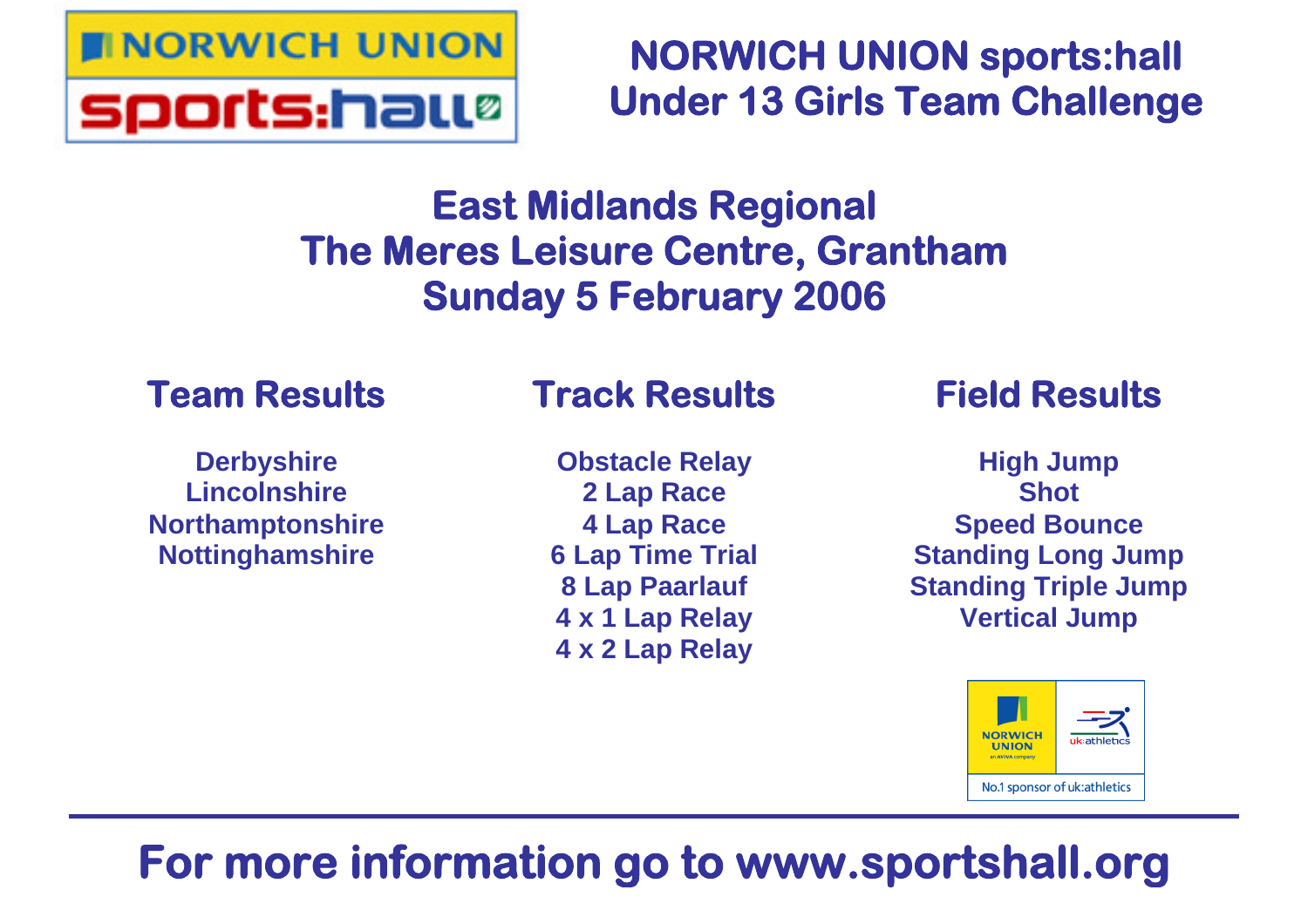### **Competition Results**

|         | <b>Competition:</b><br>NUS-East Midlands Regional Under 13 Girls |               |       |           |    |     | Venue: |     |     | The Meres Leisure Centre, Grantham |     |    |           |            |            | 5 Feb 2006 | <b>Date</b> |
|---------|------------------------------------------------------------------|---------------|-------|-----------|----|-----|--------|-----|-----|------------------------------------|-----|----|-----------|------------|------------|------------|-------------|
| Ranking | Team                                                             | <b>Colour</b> | Score | <b>OR</b> | P8 | 4x1 | 4x2    | 2LR | 4LR | 6LR                                | HJ  | S. | <b>SB</b> | <b>SLJ</b> | <b>STJ</b> | VJ         |             |
|         | Nottinghamshire                                                  | green         | 708   | 70        | 60 | 70  | 50     | 46  | 46  | 56                                 | 52  | 54 | 50        | 48         | 54         | 52         |             |
|         | Derbyshire                                                       | orange        | 674   | 60        | 50 | 60  | 70     | 50  | 54  | 46                                 | 21  | 54 | 41        | 58         | 54         | -56        |             |
|         | Northamptonshire                                                 | red           | 583   | 40        | 70 | 50  | 60     | 46  | 46  | 38                                 | -26 | 42 | 39        | 42         | 42         | 42         |             |
|         | Lincolnshire                                                     | navy          | 537   | 50        | 40 | 40  | 40     | 42  | 38  | 44                                 | -51 | 34 | 54        | 36         | 34         | -34        |             |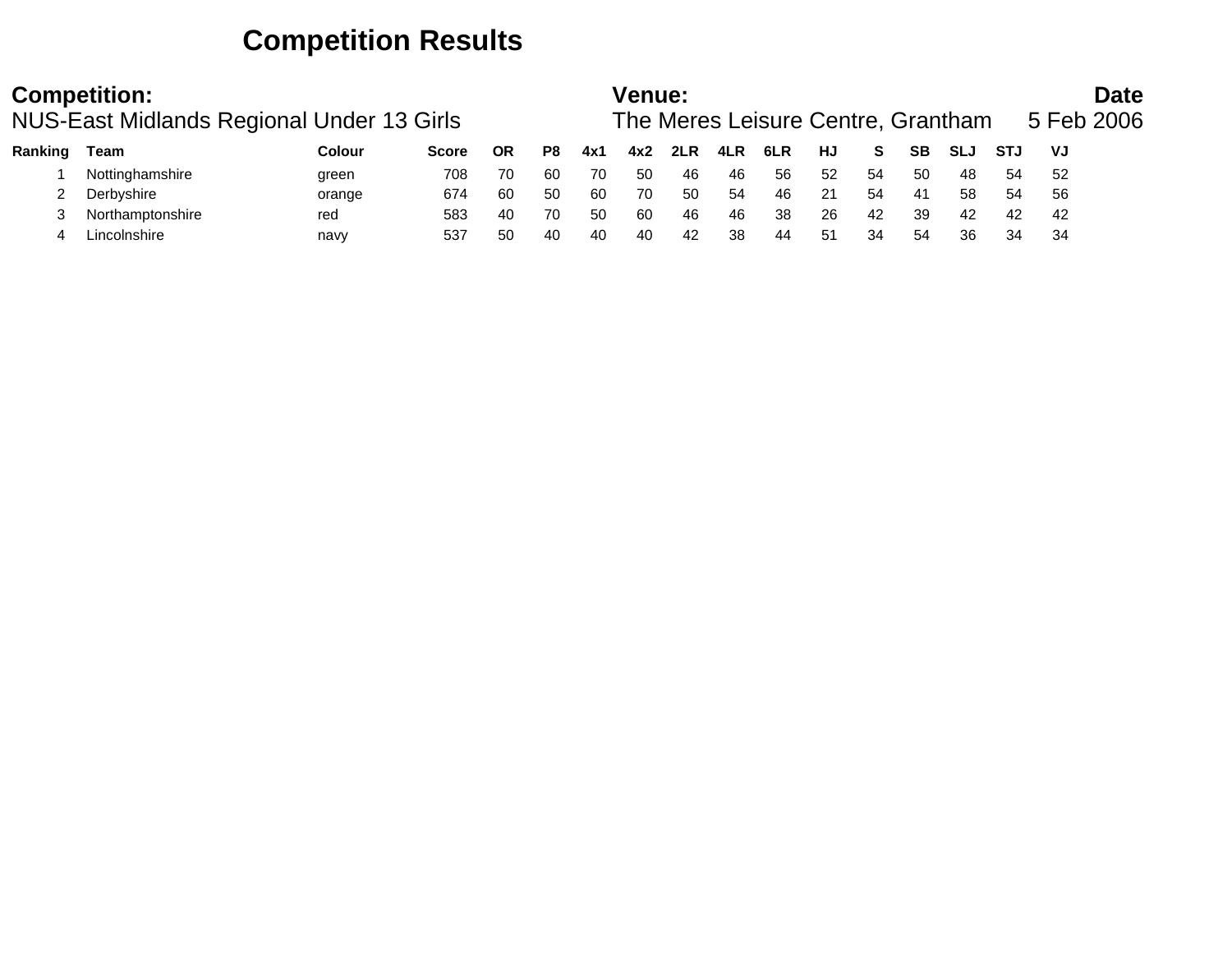## **Team Results Derbyshire (orange)**

|         | <b>Competition:</b> |                         |                                           |              |           |        | <b>Venue:</b> |                   |      |                   |      |       |           |                                    |            |            | <b>Date</b>    |               |
|---------|---------------------|-------------------------|-------------------------------------------|--------------|-----------|--------|---------------|-------------------|------|-------------------|------|-------|-----------|------------------------------------|------------|------------|----------------|---------------|
|         |                     |                         | NUS-East Midlands Regional Under 13 Girls |              |           |        |               |                   |      |                   |      |       |           | The Meres Leisure Centre, Grantham |            |            |                | 5 Feb 2006    |
| Ranking | <b>Team</b>         |                         | Colour                                    | <b>Score</b> | <b>OR</b> | P8     | 4x1           | 4x2               | 2LR  | 4LR               | 6LR  | HJ    | ${\bf S}$ | <b>SB</b>                          | <b>SLJ</b> | <b>STJ</b> | VJ             |               |
|         | Nottinghamshire     |                         | green                                     | 708          | 70        | 60     | 70            | 50                | 46   | 46                | 56   | 52    | 54        | 50                                 | 48         | 54         | 52             |               |
|         | Derbyshire          |                         | orange                                    | 674          | 60        | 50     | 60            | 70                | 50   | 54                | 46   | 21    | 54        | 41                                 | 58         | 54         | 56             |               |
| 3       | Northamptonshire    |                         | red                                       | 583          | 40        | 70     | 50            | 60                | 46   | 46                | 38   | 26    | 42        | 39                                 | 42         | 42         | 42             |               |
| 4       | Lincolnshire        |                         | navy                                      | 537          | 50        | 40     | 40            | 40                | 42   | 38                | 44   | 51    | 34        | 54                                 | 36         | 34         | 34             |               |
|         | <b>Comp No Name</b> |                         |                                           | <b>Event</b> |           | Perf1  |               | Perf <sub>2</sub> |      | Perf <sub>3</sub> |      | Perf4 |           | <b>Best</b>                        |            | Ranking    |                | <b>Points</b> |
|         |                     | <b>Emily Fisher</b>     |                                           | 6LR          |           | 1:25.2 |               |                   |      |                   |      |       |           | 1:25.2                             |            |            | 2              | 28            |
|         |                     | <b>Emily Fisher</b>     |                                           | <b>STJ</b>   |           |        | 5.94          |                   | 5.80 |                   | 5.78 | 5.68  |           | 5.94                               |            |            | 4              | 24            |
|         | 2                   | Natasha Illingsworth    |                                           | 4LR          |           |        | 53.2          |                   | 53.3 |                   |      |       |           | 53.3                               |            |            |                | 30            |
|         | $\overline{2}$      | Natasha Illingsworth    |                                           | <b>STJ</b>   |           |        | 6.26          | 6.22              |      |                   | 6.44 | 6.22  |           | 6.44                               |            |            |                | 30            |
|         | 3                   | Jodie Wills             |                                           | 4LR          |           |        | 54.5          |                   | 55.6 |                   |      |       |           | 55.6                               |            |            |                | 24            |
|         | 3                   | Jodie Wills             |                                           | VJ           |           |        | 57            |                   | 57   |                   | 58   |       | 60        |                                    | 60         |            |                | 30            |
|         | 4                   | Sarah Tomlinson         |                                           | 2LR          |           |        | 25.4          | 25.7              |      |                   |      |       |           | 25.7                               |            |            | 4              | 24            |
|         | 4                   | Sarah Tomlinson         |                                           | <b>SLJ</b>   |           |        | 2.42          |                   | 2.18 |                   | 2.14 | 2.12  |           | 2.42                               |            |            |                | 30            |
|         | 5                   | Jessica Riley           |                                           | 6LR          |           | 1:32.2 |               |                   |      |                   |      |       |           | 1:32.2                             |            |            |                | 18            |
|         | 5                   | <b>Jessica Riley</b>    |                                           | HJ           |           |        | 1.15          |                   |      |                   |      |       |           | 1.15                               |            |            | $5=$           | 21            |
|         | 6                   | Paige Collins           |                                           | 2LR          |           | 24.9   |               | 24.9              |      |                   |      |       |           | 24.9                               |            |            | 3              | 26            |
|         | 6                   | Paige Collins           |                                           | <b>SLJ</b>   |           |        | 2.05          |                   | 2.04 |                   | 2.08 | 2.14  |           |                                    | 2.14       |            | 2              | 28            |
|         |                     | <b>Yasmin Spencer</b>   |                                           | S            |           |        | 9.94          | 0.00              |      |                   | 9.53 | 9.08  |           | 9.94                               |            |            | $\overline{2}$ | 28            |
|         | 8                   | Sian Pentin             |                                           | S            |           |        | 7.03          |                   | 7.08 |                   | 6.84 | 7.37  |           | 7.37                               |            |            | 3              | 26            |
|         | 9                   | <b>Marie Evans</b>      |                                           | <b>SB</b>    |           |        | 71            |                   |      |                   |      |       |           |                                    | 71         |            | $4=$           | 23            |
|         | 10                  | <b>Elizabeth Henson</b> |                                           | VJ           |           |        | 48            |                   | 45   |                   | 47   |       | 50        |                                    | 50         |            | 3              | 26            |
|         | 11                  | Evie Whittaker          |                                           | <b>SB</b>    |           |        | 67            |                   |      |                   |      |       |           |                                    | 67         |            | $\overline{7}$ | 18            |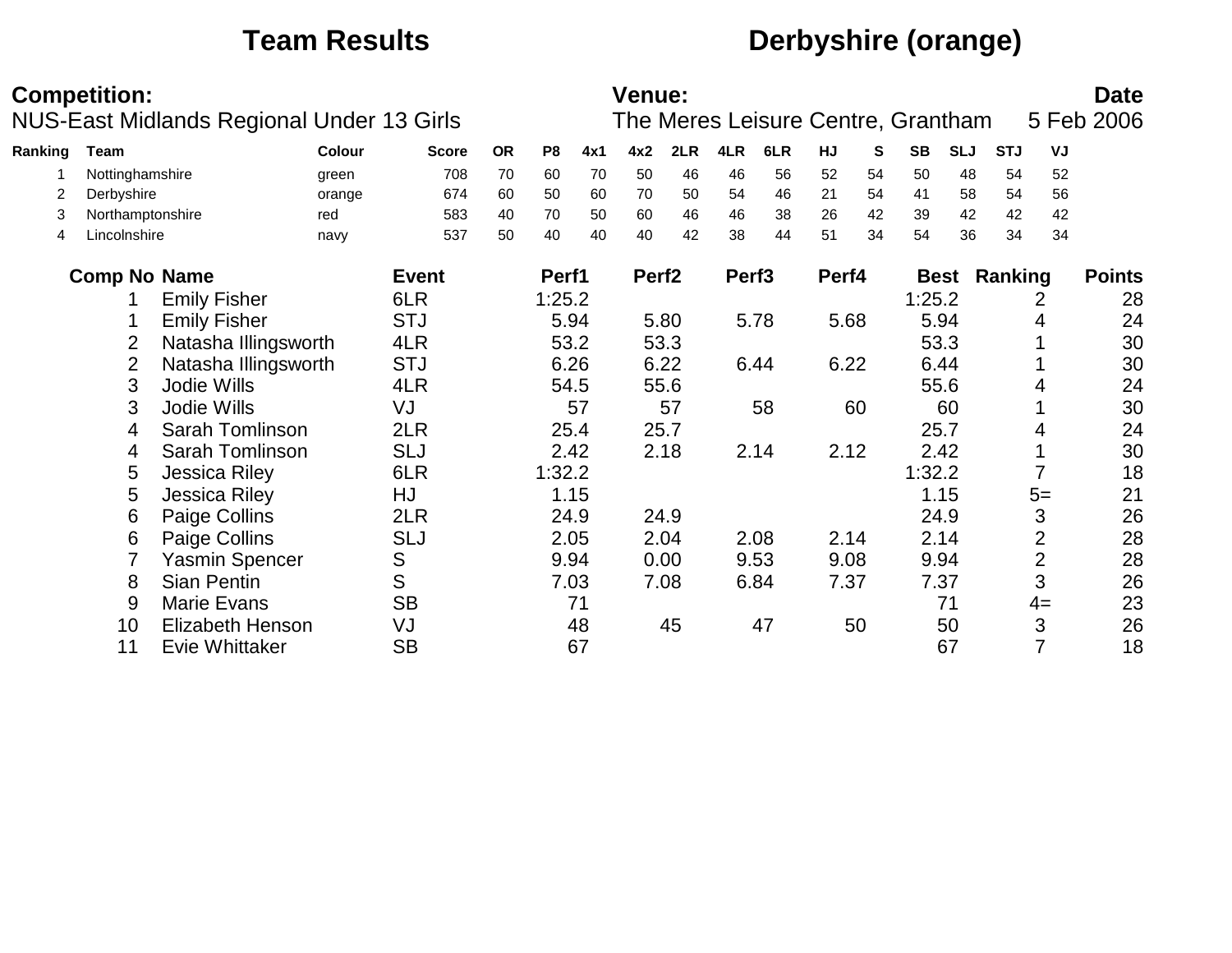## **Team Results Lincolnshire (navy)**

|         | <b>Competition:</b> |                          |                                           |              |           |                |      | <b>Venue:</b>     |      |                   |      |       |    |                                    |            |            |      | <b>Date</b>   |
|---------|---------------------|--------------------------|-------------------------------------------|--------------|-----------|----------------|------|-------------------|------|-------------------|------|-------|----|------------------------------------|------------|------------|------|---------------|
|         |                     |                          | NUS-East Midlands Regional Under 13 Girls |              |           |                |      |                   |      |                   |      |       |    | The Meres Leisure Centre, Grantham |            |            |      | 5 Feb 2006    |
| Ranking | <b>Team</b>         |                          | Colour                                    | <b>Score</b> | <b>OR</b> | P <sub>8</sub> | 4x1  | 4x2               | 2LR  | 4LR               | 6LR  | HJ    | S  | <b>SB</b>                          | <b>SLJ</b> | <b>STJ</b> | VJ   |               |
|         | Nottinghamshire     |                          | green                                     | 708          | 70        | 60             | 70   | 50                | 46   | 46                | 56   | 52    | 54 | 50                                 | 48         | 54         | 52   |               |
| 2       | Derbyshire          |                          | orange                                    | 674          | 60        | 50             | 60   | 70                | 50   | 54                | 46   | 21    | 54 | 41                                 | 58         | 54         | 56   |               |
| 3       | Northamptonshire    |                          | red                                       | 583          | 40        | 70             | 50   | 60                | 46   | 46                | 38   | 26    | 42 | 39                                 | 42         | 42         | 42   |               |
| 4       | Lincolnshire        |                          | navy                                      | 537          | 50        | 40             | 40   | 40                | 42   | 38                | 44   | 51    | 34 | 54                                 | 36         | 34         | 34   |               |
|         | <b>Comp No Name</b> |                          |                                           | <b>Event</b> |           | Perf1          |      | Perf <sub>2</sub> |      | Perf <sub>3</sub> |      | Perf4 |    | <b>Best</b>                        |            | Ranking    |      | <b>Points</b> |
|         | 13                  | <b>Jade Bennett</b>      |                                           | 4LR          |           | 1:01.2         |      |                   | 0.0  |                   |      |       |    | 1:01.2                             |            |            | 8    | 16            |
|         | 13                  | Jade Bennett             |                                           | <b>SLJ</b>   |           |                | 1.61 |                   | 1.66 |                   | 1.74 | 1.69  |    |                                    | 1.74       |            | 8    | 16            |
|         | 14                  | <b>Chelsea Brockett</b>  |                                           | 4LR          |           |                | 56.8 |                   | 58.1 |                   |      |       |    | 58.1                               |            |            | 5    | 22            |
|         | 14                  | <b>Chelsea Brockett</b>  |                                           | HJ           |           |                | 1.15 |                   |      |                   |      |       |    |                                    | 1.15       |            | $5=$ | 21            |
|         | 15                  | <b>Charlotte Buckley</b> |                                           | S            |           |                | 4.65 |                   | 4.77 |                   | 0.00 | 3.93  |    | 4.77                               |            |            | 8    | 16            |
|         | 16                  | Sophie Carley            |                                           | 2LR          |           |                | 25.7 |                   | 0.0  |                   |      |       |    | 25.7                               |            |            | 6    | 20            |
|         | 16                  | Sophie Carley            |                                           | <b>HJ</b>    |           |                | 1.38 |                   |      |                   |      |       |    |                                    | 1.38       |            |      | 30            |
|         | 17                  | Deaanna Davey            |                                           | 6LR          |           | 1:30.3         |      |                   |      |                   |      |       |    | 1:30.3                             |            |            | 6    | 20            |
|         | 17                  | Deaanna Davey            |                                           | <b>STJ</b>   |           |                | 4.78 |                   | 4.82 |                   | 4.94 | 4.88  |    |                                    | 4.94       |            |      | 18            |
|         | 18                  | Victoria Hampton         |                                           | <b>SB</b>    |           |                | 72   |                   |      |                   |      |       |    |                                    | 72         |            | 3    | 26            |
|         | 19                  | <b>Shannon Phillips</b>  |                                           | 2LR          |           |                | 25.6 |                   | 26.0 |                   |      |       |    |                                    | 26.0       |            | 5    | 22            |
|         | 19                  | <b>Shannon Phillips</b>  |                                           | <b>SLJ</b>   |           |                | 1.76 |                   | 1.82 |                   | 1.82 | 1.84  |    |                                    | 1.84       |            | 6    | 20            |
|         | 20                  | <b>Charlotte Taylor</b>  |                                           | 6LR          |           | 1:29.1         |      |                   |      |                   |      |       |    | 1:29.1                             |            |            | 4    | 24            |
|         | 20                  | <b>Charlotte Taylor</b>  |                                           | <b>SB</b>    |           |                | 78   |                   |      |                   |      |       |    |                                    | 78         |            | 2    | 28            |
|         | 21                  | Daisy Wattam             |                                           | S            |           |                | 0.00 |                   | 5.03 |                   | 0.00 | 5.26  |    |                                    | 5.26       |            | 7    | 18            |
|         | 22                  | <b>Kelly Touboulidis</b> |                                           | <b>STJ</b>   |           |                | 4.46 |                   | 4.32 |                   | 4.46 | 4.18  |    |                                    | 4.46       |            | 8    | 16            |
|         | 23                  | Rosie Campbell           |                                           | VJ           |           |                | 31   |                   | 33   |                   | 31   |       | 31 |                                    | 33         |            |      | 18            |
|         | 24                  | Megan Campbell           |                                           | VJ           |           |                | 28   |                   | 30   |                   | 33   |       | 30 |                                    | 33         |            | 8    | 16            |
|         | 77                  | <b>Charlotte Cross</b>   |                                           | S            |           |                | 0.00 |                   | 4.60 |                   | 4.75 | 0.00  |    | 4.75                               |            |            |      |               |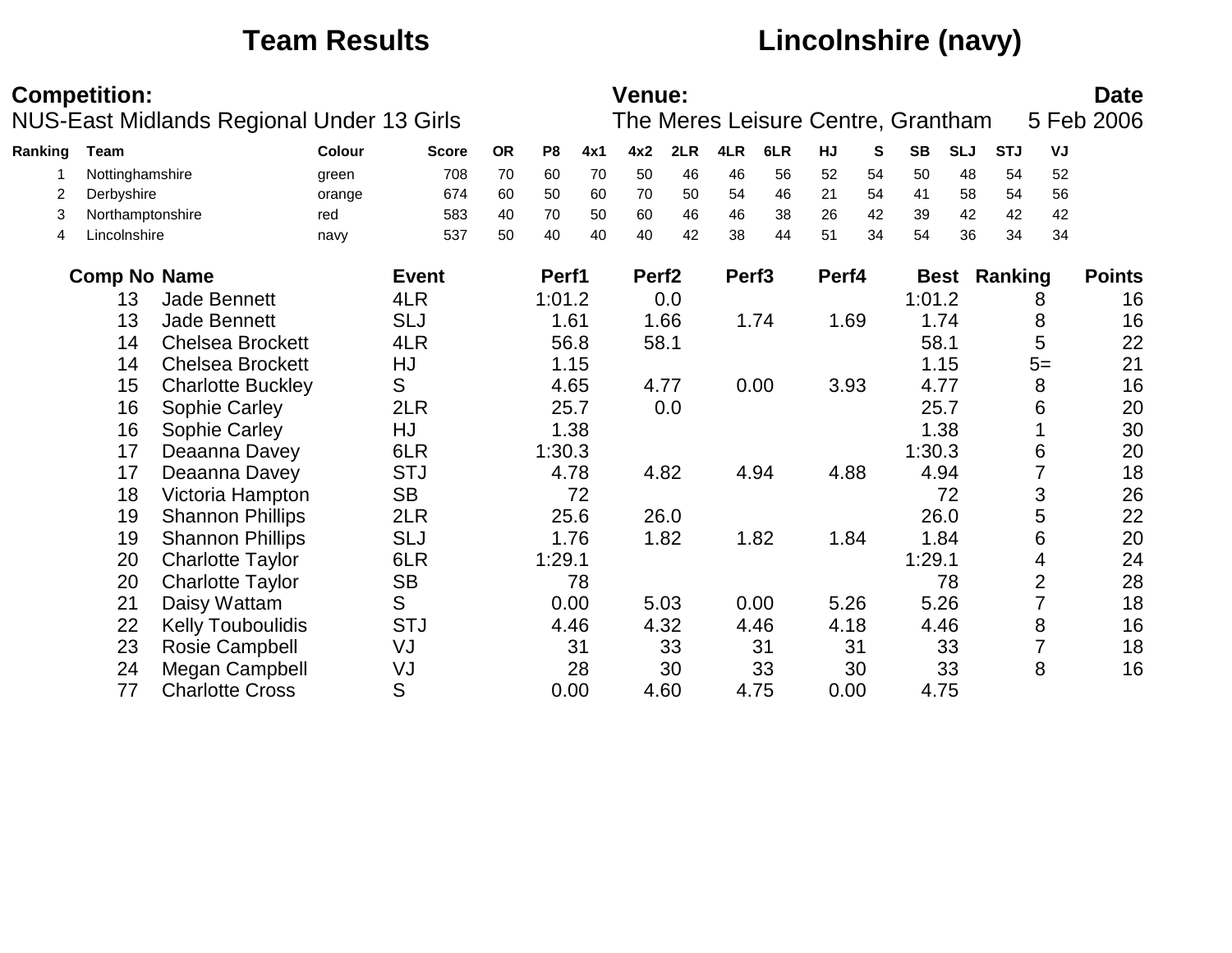## **Team Results Northamptonshire (red)**

|         | <b>Competition:</b> | NUS-East Midlands Regional Under 13 Girls |        |              |           |        |      | Venue:            |      |                   |      |       |    | The Meres Leisure Centre, Grantham |            |            |                | <b>Date</b><br>5 Feb 2006 |
|---------|---------------------|-------------------------------------------|--------|--------------|-----------|--------|------|-------------------|------|-------------------|------|-------|----|------------------------------------|------------|------------|----------------|---------------------------|
| Ranking | Team                |                                           | Colour | <b>Score</b> | <b>OR</b> | P8     | 4x1  | 4x2               | 2LR  | 4LR               | 6LR  | HJ    | S  | <b>SB</b>                          | <b>SLJ</b> | <b>STJ</b> | VJ             |                           |
|         | Nottinghamshire     |                                           | green  | 708          | 70        | 60     | 70   | 50                | 46   | 46                | 56   | 52    | 54 | 50                                 | 48         | 54         | 52             |                           |
| 2       | Derbyshire          |                                           | orange | 674          | 60        | 50     | 60   | 70                | 50   | 54                | 46   | 21    | 54 | 41                                 | 58         | 54         | 56             |                           |
| 3       | Northamptonshire    |                                           | red    | 583          | 40        | 70     | 50   | 60                | 46   | 46                | 38   | 26    | 42 | 39                                 | 42         | 42         | 42             |                           |
| 4       | Lincolnshire        |                                           | navy   | 537          | 50        | 40     | 40   | 40                | 42   | 38                | 44   | 51    | 34 | 54                                 | 36         | 34         | 34             |                           |
|         | <b>Comp No Name</b> |                                           |        | <b>Event</b> |           | Perf1  |      | Perf <sub>2</sub> |      | Perf <sub>3</sub> |      | Perf4 |    | <b>Best</b>                        |            | Ranking    |                | <b>Points</b>             |
|         | 25                  | Rebecca Taylor                            |        | <b>STJ</b>   |           |        | 4.96 |                   | 5.16 |                   | 5.28 | 5.42  |    | 5.42                               |            |            | 5              | 22                        |
|         | 26                  | Laura Bland                               |        | <b>STJ</b>   |           |        | 4.94 | 4.94              |      |                   | 5.06 | 4.94  |    |                                    | 5.06       |            | 6              | 20                        |
|         | 27                  | <b>Charlotte Bowling</b>                  |        | 4LR          |           |        | 53.5 |                   | 54.0 |                   |      |       |    |                                    | 54.0       |            | $\overline{2}$ | 28                        |
|         | 27                  | <b>Charlotte Bowling</b>                  |        | <b>SB</b>    |           |        | 66   |                   |      |                   |      |       |    |                                    | 66         |            | 8              | 16                        |
|         | 28                  | <b>Katie Rowe</b>                         |        | <b>SLJ</b>   |           |        | 2.04 |                   | 1.98 |                   | 1.98 | 2.02  |    | 2.04                               |            |            | 4              | 24                        |
|         | 29                  | Eloise Morin                              |        | VJ           |           |        | 45   |                   | 34   |                   | 37   |       | 36 |                                    | 45         |            | 5              | 22                        |
|         | 30                  | Rebecca Bowyer                            |        | 4LR          |           |        | 57.5 |                   | 0.0  |                   |      |       |    | 57.5                               |            |            |                | 18                        |
|         | 30                  | Rebecca Bowyer                            |        | <b>SB</b>    |           |        | 71   |                   |      |                   |      |       |    |                                    | 71         |            | $4=$           | 23                        |
|         | 31                  | <b>Amy Daniels</b>                        |        | 6LR          |           | 1:35.2 |      |                   |      |                   |      |       |    | 1:35.2                             |            |            | 8              | 16                        |
|         | 31                  | <b>Amy Daniels</b>                        |        | HJ           |           |        | 1.30 |                   |      |                   |      |       |    |                                    | 1.30       |            | 3              | 26                        |
|         | 32                  | <b>Beth Horsley</b>                       |        | 6LR          |           | 1:29.4 |      |                   |      |                   |      |       |    | 1:29.4                             |            |            | 5              | 22                        |
|         | 32                  | <b>Beth Horsley</b>                       |        | <b>SLJ</b>   |           |        | 1.76 | 1.71              |      |                   | 1.79 | 1.80  |    |                                    | 1.80       |            | 7              | 18                        |
|         | 33                  | <b>Nataile Stapleton</b>                  |        | S            |           |        | 7.06 | 6.47              |      |                   | 7.16 | 6.95  |    |                                    | 7.16       |            | 5              | 22                        |
|         | 34                  | <b>Emily Galway</b>                       |        | 2LR          |           |        | 26.0 |                   | 0.0  |                   |      |       |    | 26.0                               |            |            | 7              | 18                        |
|         | 34                  | <b>Emily Galway</b>                       |        | S            |           |        | 6.54 | 6.62              |      |                   | 6.65 | 6.10  |    | 6.65                               |            |            | 6              | 20                        |
|         | 36                  | Alice Chapman                             |        | 2LR          |           |        | 25.0 |                   | 24.8 |                   |      |       |    |                                    | 24.8       |            | $\overline{2}$ | 28                        |
|         | 36                  | Alice Chapman                             |        | VJ           |           |        | 41   |                   | 43   |                   | 43   |       | 42 |                                    | 43         |            | 6              | 20                        |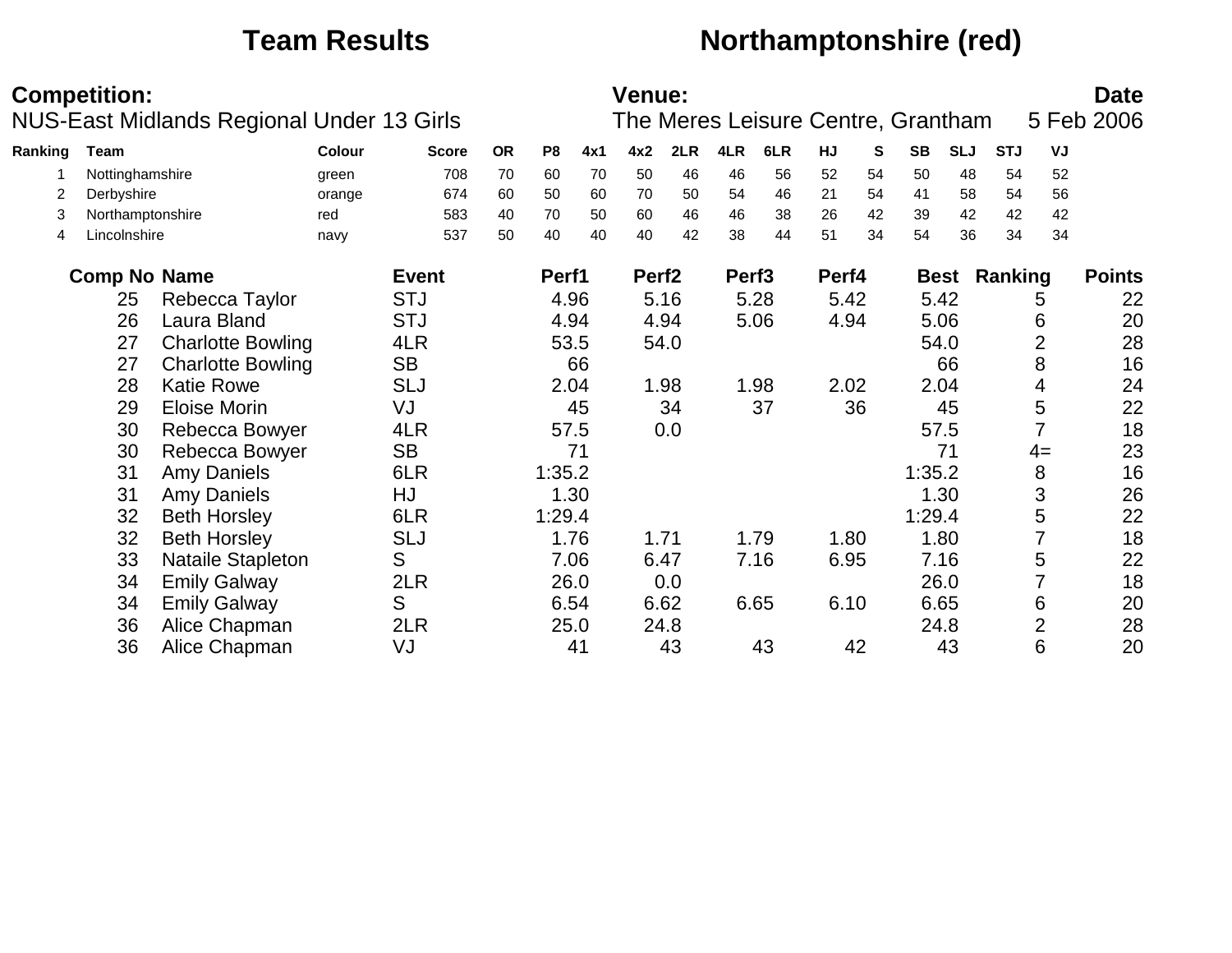## **Team Results Nottinghamshire (green)**

|         | <b>Competition:</b>                        |                            | NUS-East Midlands Regional Under 13 Girls |              |           |                |      | <b>Venue:</b>     |      |                   |      |       |           | The Meres Leisure Centre, Grantham |            |            |                | <b>Date</b><br>5 Feb 2006 |
|---------|--------------------------------------------|----------------------------|-------------------------------------------|--------------|-----------|----------------|------|-------------------|------|-------------------|------|-------|-----------|------------------------------------|------------|------------|----------------|---------------------------|
| Ranking | Team                                       |                            | Colour                                    | <b>Score</b> | <b>OR</b> | P <sub>8</sub> | 4x1  | 4x2               | 2LR  | 4LR               | 6LR  | HJ    | ${\bf S}$ | <b>SB</b>                          | <b>SLJ</b> | <b>STJ</b> | VJ             |                           |
|         | Nottinghamshire                            |                            | green                                     | 708          | 70        | 60             | 70   | 50                | 46   | 46                | 56   | 52    | 54        | 50                                 | 48         | 54         | 52             |                           |
| 2       | Derbyshire                                 |                            | orange                                    | 674          | 60        | 50             | 60   | 70                | 50   | 54                | 46   | 21    | 54        | 41                                 | 58         | 54         | 56             |                           |
| 3       | Northamptonshire                           |                            | red                                       | 583          | 40        | 70             | 50   | 60                | 46   | 46                | 38   | 26    | 42        | 39                                 | 42         | 42         | 42             |                           |
| 4       | Lincolnshire                               |                            | navy                                      | 537          | 50        | 40             | 40   | 40                | 42   | 38                | 44   | 51    | 34        | 54                                 | 36         | 34         | 34             |                           |
|         | <b>Comp No Name</b>                        |                            |                                           | <b>Event</b> |           | Perf1          |      | Perf <sub>2</sub> |      | Perf <sub>3</sub> |      | Perf4 |           | <b>Best</b>                        |            | Ranking    |                | <b>Points</b>             |
|         | 37                                         | <b>Bethany Mitchell</b>    |                                           | S            |           |                | 9.90 | 9.37              |      |                   | 9.99 | 9.01  |           | 9.99                               |            |            |                | 30                        |
|         | 38                                         | <b>Emily Georgiades</b>    |                                           | 2LR          |           |                | 24.8 |                   | 24.6 |                   |      |       |           | 24.6                               |            |            |                | 30                        |
|         | 38<br><b>Emily Georgiades</b>              |                            |                                           | VJ           |           |                | 46   |                   | 46   |                   | 51   |       | 49        |                                    | 51         |            | $\overline{2}$ | 28                        |
|         | 39                                         | <b>Chloe Bradley</b>       |                                           | 4LR          |           |                | 53.0 |                   | 54.5 |                   |      |       |           | 54.5                               |            |            | 3              | 26                        |
|         | 39                                         | <b>Chloe Bradley</b>       |                                           | <b>SB</b>    |           |                | 70   |                   |      |                   |      |       |           |                                    | 70         |            | 6              | 20                        |
|         | 40                                         | <b>Emma Coldwell Jones</b> |                                           | 2LR          |           |                | 27.0 |                   | 0.0  |                   |      |       |           | 27.0                               |            |            | 8              | 16                        |
|         | 40                                         | <b>Emma Coldwell Jones</b> |                                           | <b>SLJ</b>   |           |                | 1.92 |                   | 1.92 |                   | 1.88 | 1.96  |           |                                    | 1.96       |            | 5              | 22                        |
|         | 41                                         | <b>Sarah Willet</b>        |                                           | <b>SB</b>    |           |                | 82   |                   |      |                   |      |       |           |                                    | 82         |            |                | 30                        |
|         | 42                                         | <b>Rosie Eccles</b>        |                                           | 4LR          |           |                | 57.4 |                   | 0.0  |                   |      |       |           | 57.4                               |            |            | 6              | 20                        |
|         | 42                                         | <b>Rosie Eccles</b>        |                                           | <b>HJ</b>    |           |                | 1.25 |                   |      |                   |      |       |           |                                    | 1.25       |            | 4              | 24                        |
|         | 43                                         | <b>Beth Mortin</b>         |                                           | <b>STJ</b>   |           |                | 6.13 | 6.18              |      |                   | 0.00 | 6.14  |           | 6.18                               |            |            | $\overline{2}$ | 28                        |
|         | 44                                         | <b>Alice Hillyer</b>       |                                           | <b>STJ</b>   |           |                | 5.58 |                   | 5.60 |                   | 5.86 | 6.06  |           | 6.06                               |            |            | 3              | 26                        |
|         | 45                                         | <b>Christie Childs</b>     |                                           | 6LR          |           | 1:23.9         |      |                   |      |                   |      |       |           | 1:23.9                             |            |            |                | 30                        |
|         | 45                                         | <b>Christie Childs</b>     |                                           | <b>SLJ</b>   |           |                | 1.92 |                   | 2.02 |                   | 2.06 | 1.98  |           | 2.06                               |            |            | 3              | 26                        |
|         | 46                                         | <b>Kristi Clark</b>        |                                           | 6LR          |           | 1:27.5         |      |                   |      |                   |      |       |           | 1:27.5                             |            |            | 3              | 26                        |
|         | 46                                         | <b>Kristi Clark</b>        |                                           | VJ           |           |                | 44   |                   | 46   |                   | 47   |       | 40        |                                    | 47         |            | 4              | 24                        |
|         | 47                                         |                            |                                           | S            |           |                | 6.23 |                   | 7.28 |                   | 6.92 | 6.78  |           | 7.28                               |            |            | 4              | 24                        |
|         | Lucy Johnson<br>48<br><b>Chloe Elphick</b> |                            |                                           | <b>HJ</b>    |           |                | 1.35 |                   |      |                   |      |       |           | 1.35                               |            |            | $\overline{2}$ | 28                        |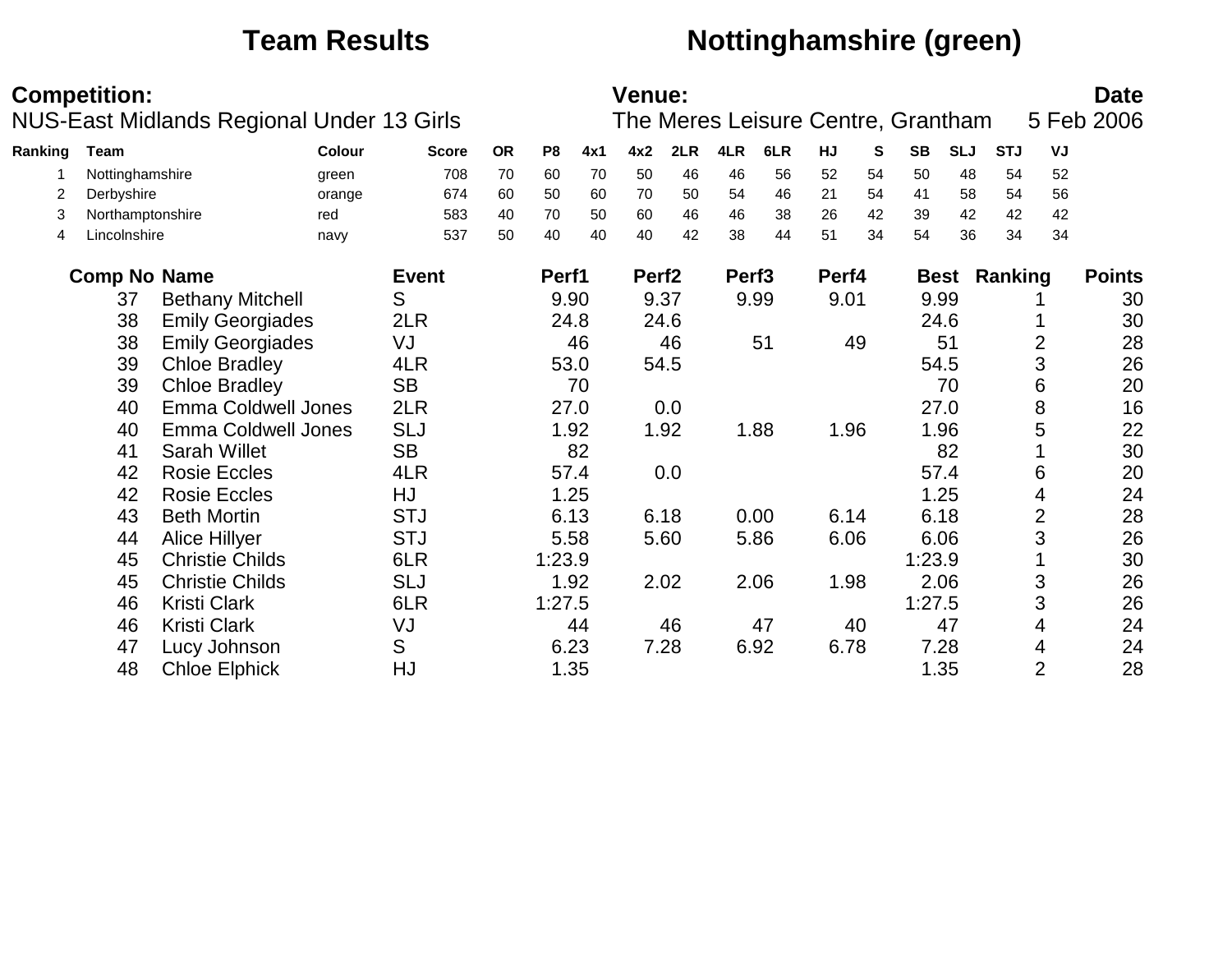## **Event Official Results Sheet Obstacle Relay**

| <b>Competition:</b> |    |                  | NUS-East Midlands Regional Under 13 Girls | <b>Venue:</b> |       | The Meres Leisure Centre, Grantham |               | <b>Date</b><br>5 Feb 2006 |
|---------------------|----|------------------|-------------------------------------------|---------------|-------|------------------------------------|---------------|---------------------------|
| Ranking Code Team   |    |                  | Colour                                    | Heat          | Final | <b>Performance</b>                 | <b>Points</b> |                           |
|                     | 04 | Nottinghamshire  | green                                     | 1:25.6        | 0.0   | 1:25.6                             | 70            |                           |
|                     | 01 | Derbyshire       | orange                                    | 1:29.0        | 0.0   | 1:29.0                             | 60            |                           |
|                     | 02 | Lincolnshire     | navy                                      | 1:29.2        | 0.0   | 1:29.2                             | 50            |                           |
| 4                   | 03 | Northamptonshire | red                                       | 1:30.7        | 0.0   | 1:30.7                             | 40            |                           |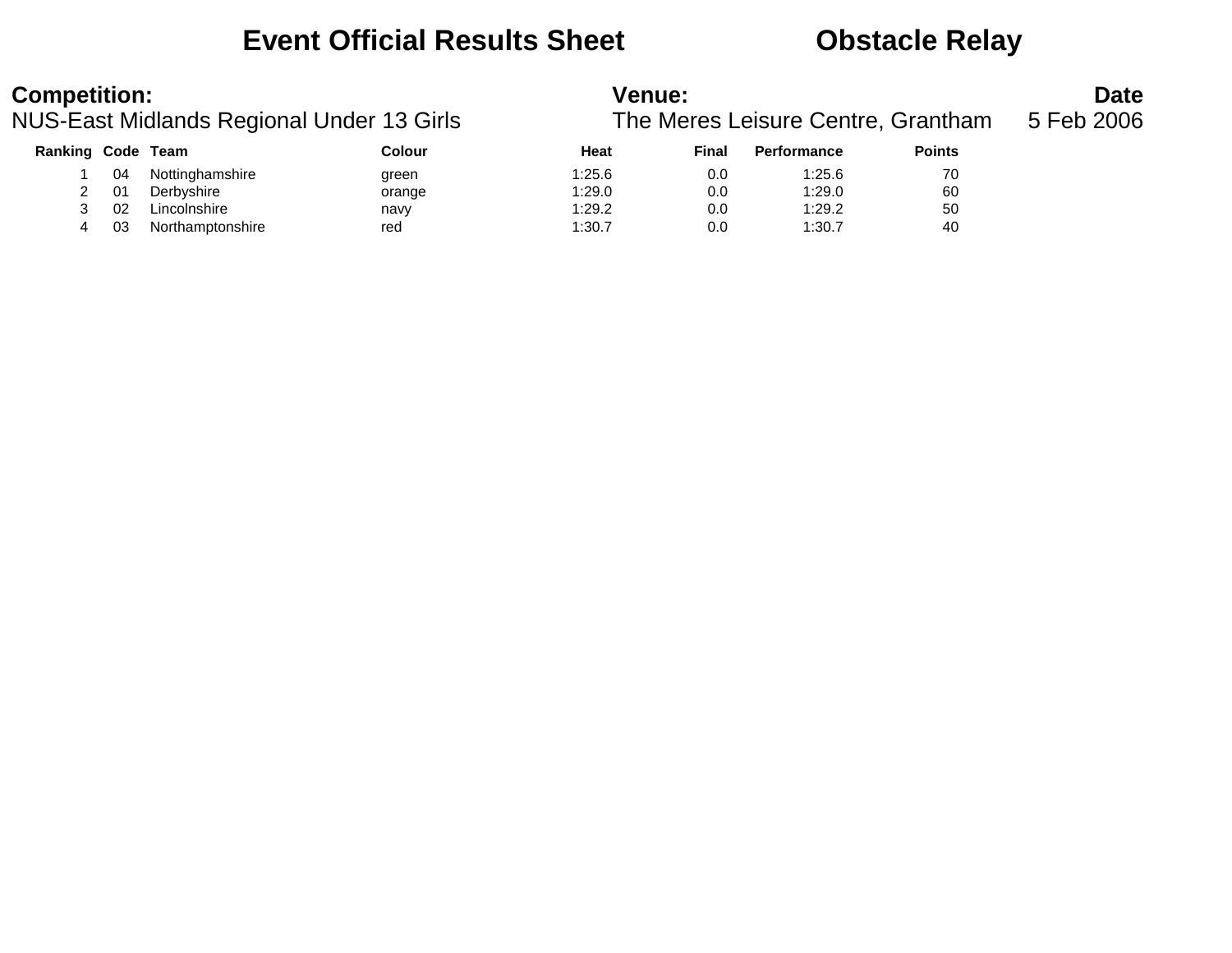### **Results Sheet 2 Lap Race**

NUS-East Midlands Regional Under 13 Girls

| Ranking             |                  | Team             |        | <b>Colour</b>     |                        | <b>Points</b> |             |               |
|---------------------|------------------|------------------|--------|-------------------|------------------------|---------------|-------------|---------------|
|                     |                  | Derbyshire       |        | orange            |                        | 50            |             |               |
|                     | $2=$             | Northamptonshire |        | red               |                        | 46            |             |               |
|                     | $2=$             | Nottinghamshire  |        | green             |                        | 46            |             |               |
| 4                   |                  | Lincolnshire     |        | navy              |                        | 42            |             |               |
| <b>Ranking Team</b> |                  |                  | Colour | <b>BibNo Name</b> |                        |               | <b>Best</b> | <b>Points</b> |
|                     | Nottinghamshire  |                  | green  |                   | 38 Emily Georgiades    |               | 24.6        | 30            |
|                     | Northamptonshire |                  | red    |                   | 36 Alice Chapman       |               | 24.8        | 28            |
| 3                   | Derbyshire       |                  | orange |                   | 6 Paige Collins        |               | 24.9        | 26            |
| 4                   | Derbyshire       |                  | orange |                   | 4 Sarah Tomlinson      |               | 25.7        | 24            |
| 5                   | Lincolnshire     |                  | navy   |                   | 19 Shannon Phillips    |               | 26.0        | 22            |
| 6                   | Lincolnshire     |                  | navy   |                   | 16 Sophie Carley       |               | 25.7        | 20            |
|                     | Northamptonshire |                  | red    |                   | 34 Emily Galway        |               | 26.0        | 18            |
| 8                   | Nottinghamshire  |                  | green  |                   | 40 Emma Coldwell Jones |               | 27.0        | 16            |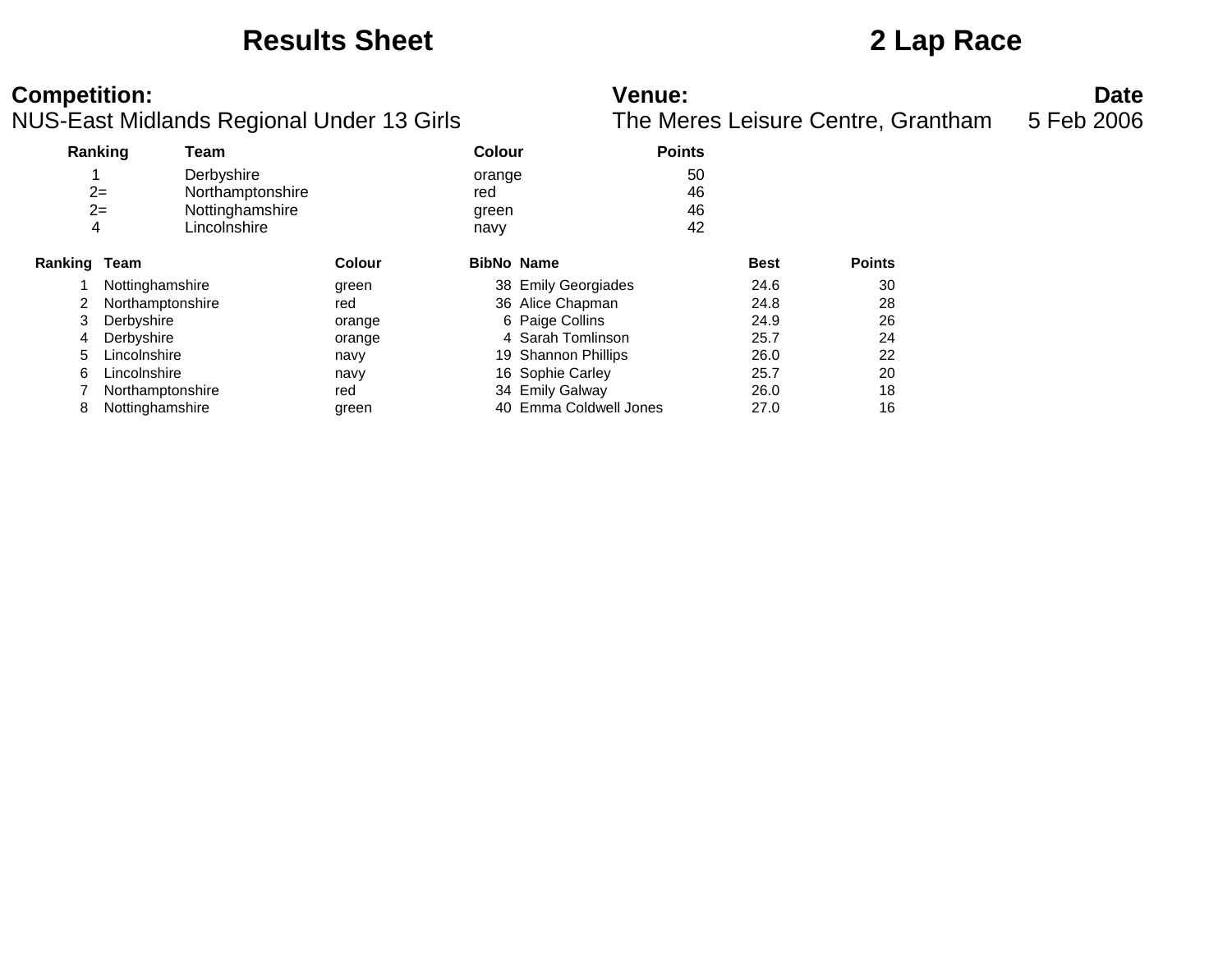### **Results Sheet 4 Lap Race**

NUS-East Midlands Regional Under 13 Girls

| Ranking             |                  | Team             |        | <b>Colour</b>     |                        | <b>Points</b> |               |
|---------------------|------------------|------------------|--------|-------------------|------------------------|---------------|---------------|
|                     |                  | Derbyshire       |        | orange            |                        | 54            |               |
|                     | $2=$             | Northamptonshire |        | red               |                        | 46            |               |
|                     | $2=$             | Nottinghamshire  |        | green             |                        | 46            |               |
| 4                   |                  | Lincolnshire     |        | navy              |                        | 38            |               |
| <b>Ranking Team</b> |                  |                  | Colour | <b>BibNo Name</b> |                        | <b>Best</b>   | <b>Points</b> |
|                     | Derbyshire       |                  | orange |                   | 2 Natasha Illingsworth | 53.3          | 30            |
|                     | Northamptonshire |                  | red    |                   | 27 Charlotte Bowling   | 54.0          | 28            |
| 3                   | Nottinghamshire  |                  | green  |                   | 39 Chloe Bradley       | 54.5          | 26            |
| 4                   | Derbyshire       |                  | orange |                   | 3 Jodie Wills          | 55.6          | 24            |
| 5                   | Lincolnshire     |                  | navy   |                   | 14 Chelsea Brockett    | 58.1          | 22            |
| 6                   | Nottinghamshire  |                  | green  |                   | 42 Rosie Eccles        | 57.4          | 20            |
|                     | Northamptonshire |                  | red    |                   | 30 Rebecca Bowyer      | 57.5          | 18            |
| 8                   | Lincolnshire     |                  | navy   |                   | 13 Jade Bennett        | 1:01.2        | 16            |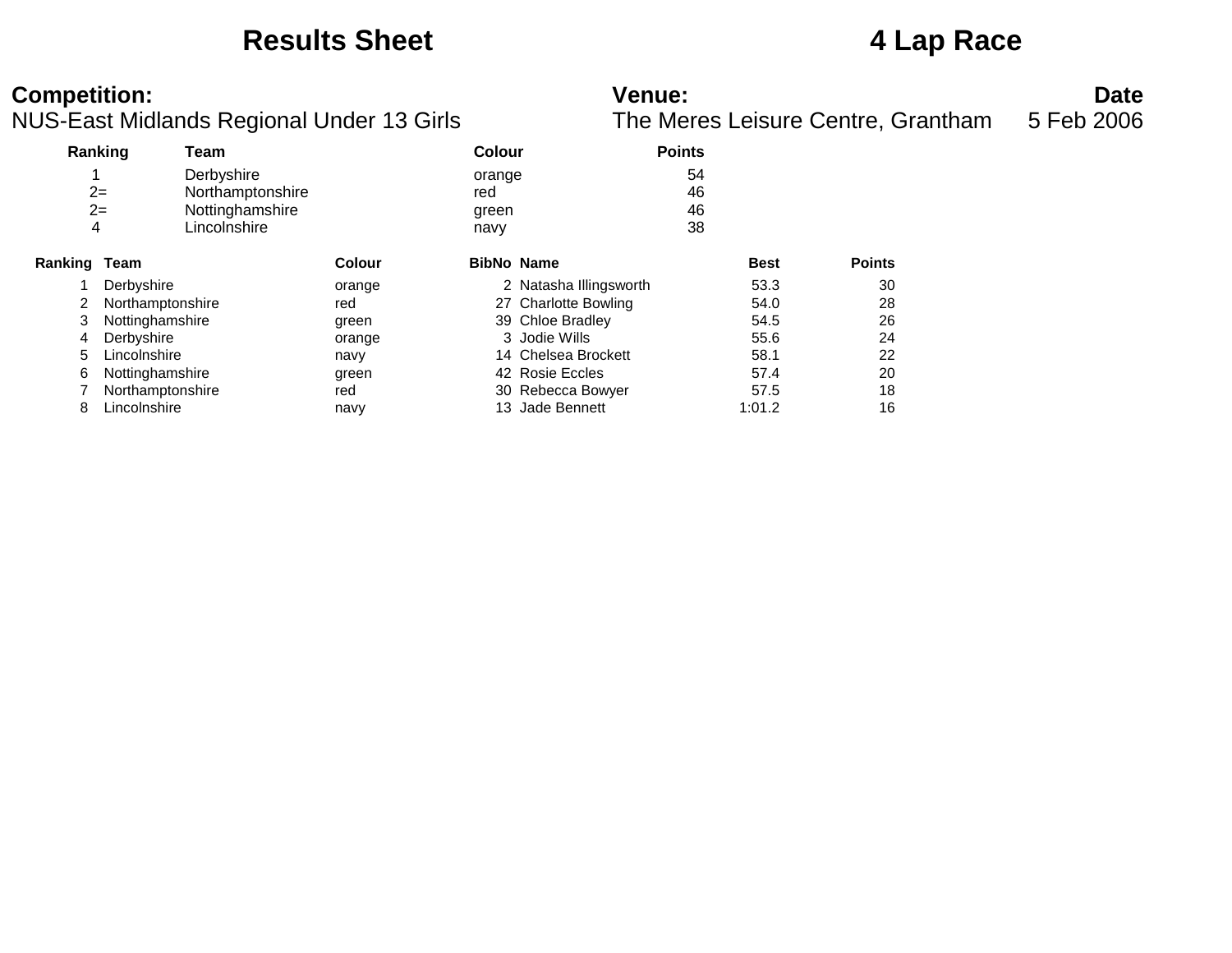### **Results Sheet 6 Lap Time Trial**

NUS-East Midlands Regional Under 13 Girls

|                     | Ranking          | Team             |        | <b>Colour</b>     |                     | <b>Points</b> |             |               |
|---------------------|------------------|------------------|--------|-------------------|---------------------|---------------|-------------|---------------|
|                     |                  | Nottinghamshire  |        | green             |                     | 56            |             |               |
| 2                   |                  | Derbyshire       |        | orange            |                     | 46            |             |               |
| 3                   |                  | Lincolnshire     |        | navy              |                     | 44            |             |               |
| 4                   |                  | Northamptonshire |        | red               |                     | 38            |             |               |
| <b>Ranking Team</b> |                  |                  | Colour | <b>BibNo Name</b> |                     |               | <b>Best</b> | <b>Points</b> |
|                     | Nottinghamshire  |                  | green  |                   | 45 Christie Childs  |               | 1:23.9      | 30            |
| 2                   | Derbyshire       |                  | orange |                   | <b>Emily Fisher</b> |               | 1:25.2      | 28            |
| 3                   | Nottinghamshire  |                  | green  |                   | 46 Kristi Clark     |               | 1:27.5      | 26            |
| 4                   | Lincolnshire     |                  | navy   |                   | 20 Charlotte Taylor |               | 1:29.1      | 24            |
| 5                   | Northamptonshire |                  | red    |                   | 32 Beth Horsley     |               | 1:29.4      | 22            |
| 6                   | Lincolnshire     |                  | navy   |                   | 17 Deaanna Davey    |               | 1:30.3      | 20            |
|                     | Derbyshire       |                  | orange | 5.                | Jessica Riley       |               | 1:32.2      | 18            |
| 8                   | Northamptonshire |                  | red    |                   | 31 Amy Daniels      |               | 1:35.2      | 16            |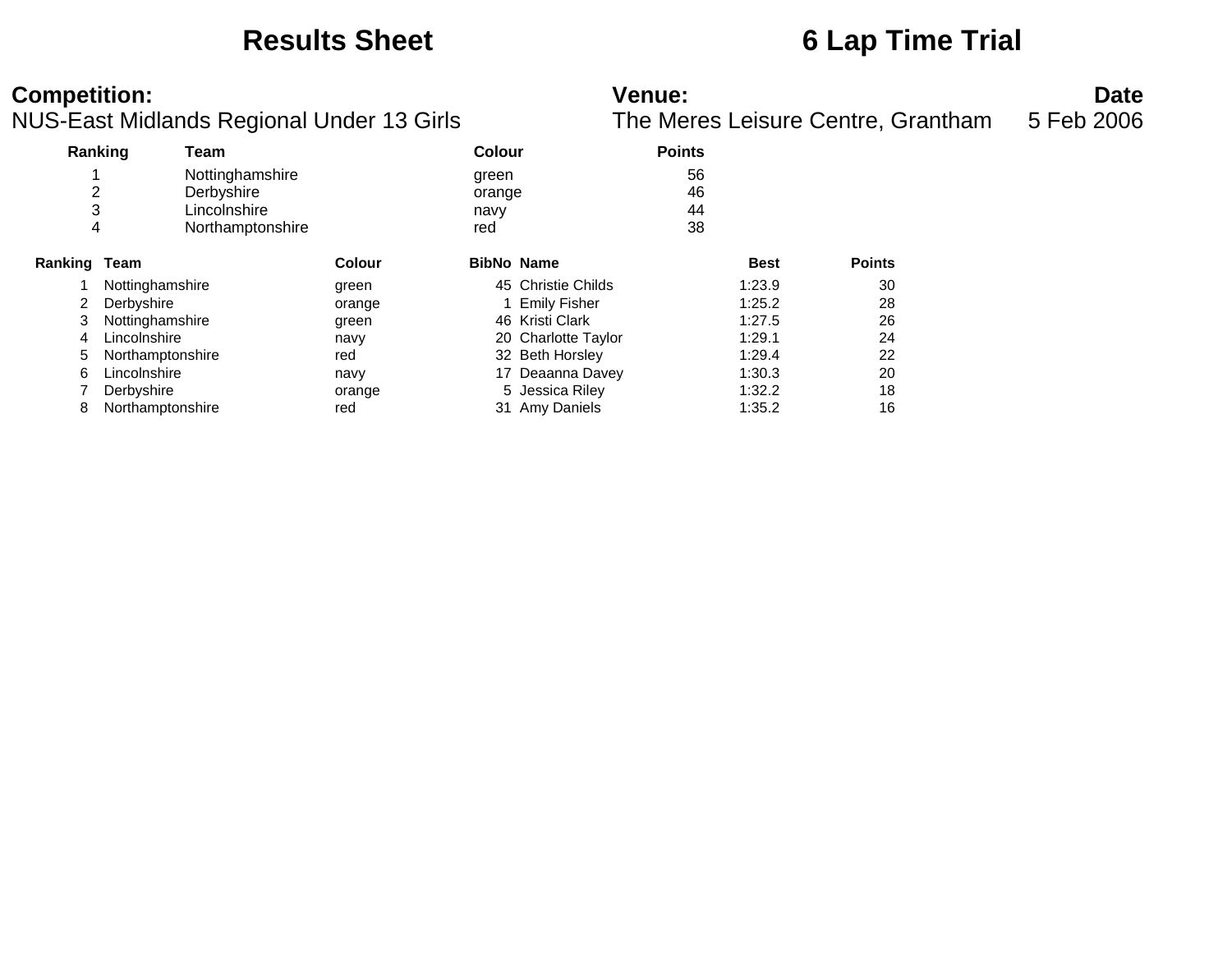### **Event Official Results Sheet 8 Lap Paarlauf**

| <b>Competition:</b> |    | NUS-East Midlands Regional Under 13 Girls |        | <b>Venue:</b> |       | The Meres Leisure Centre, Grantham |               | <b>Date</b><br>5 Feb 2006 |
|---------------------|----|-------------------------------------------|--------|---------------|-------|------------------------------------|---------------|---------------------------|
| Ranking Code Team   |    |                                           | Colour | Heat          | Final | <b>Performance</b>                 | <b>Points</b> |                           |
|                     | 03 | Northamptonshire                          | red    | 1:45.7        | 0.0   | 1:45.7                             | 70            |                           |
|                     | 04 | Nottinghamshire                           | green  | 1:46.8        | 0.0   | 1:46.8                             | 60            |                           |
|                     | 01 | Derbyshire                                | orange | 1:49.4        | 0.0   | 1:49.4                             | 50            |                           |
| 4                   | 02 | Lincolnshire                              | navy   | 1:51.1        | 0.0   | 1:51.1                             | 40            |                           |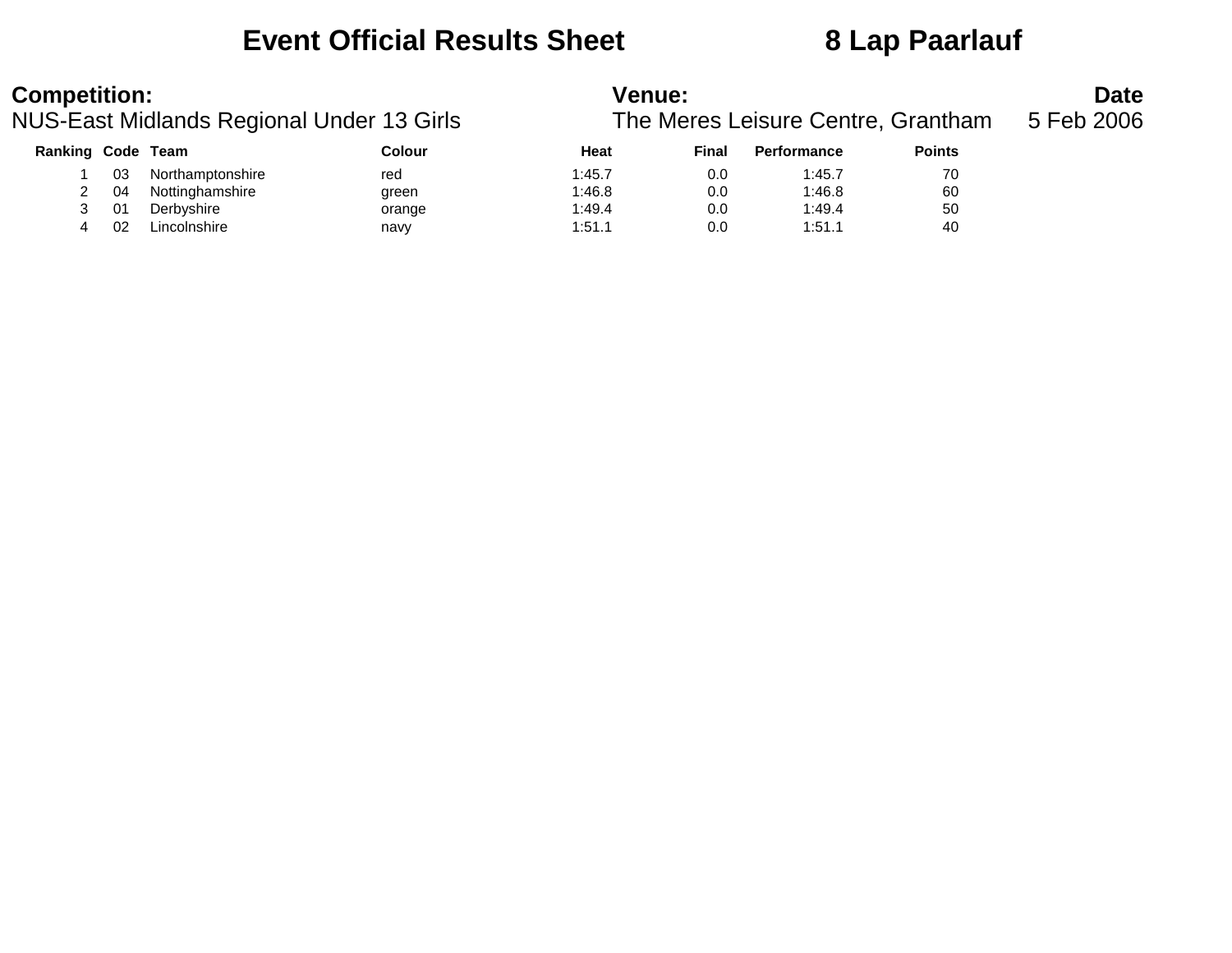### **Event Official Results Sheet 4 x 1 Lap Relay**

| <b>Competition:</b> |    | NUS-East Midlands Regional Under 13 Girls |        | Venue: |       | The Meres Leisure Centre, Grantham |               | <b>Date</b><br>5 Feb 2006 |
|---------------------|----|-------------------------------------------|--------|--------|-------|------------------------------------|---------------|---------------------------|
| Ranking Code Team   |    |                                           | Colour | Heat   | Final | <b>Performance</b>                 | <b>Points</b> |                           |
|                     | 04 | Nottinghamshire                           | green  | 50.8   | 0.0   | 50.8                               | 70            |                           |
|                     | 01 | Derbyshire                                | orange | 51.1   | 0.0   | 51.1                               | 60            |                           |
| 3                   | 03 | Northamptonshire                          | red    | 53.5   | 0.0   | 53.5                               | 50            |                           |
| 4                   | 02 | Lincolnshire                              | navy   | 55.2   | 0.0   | 55.2                               | 40            |                           |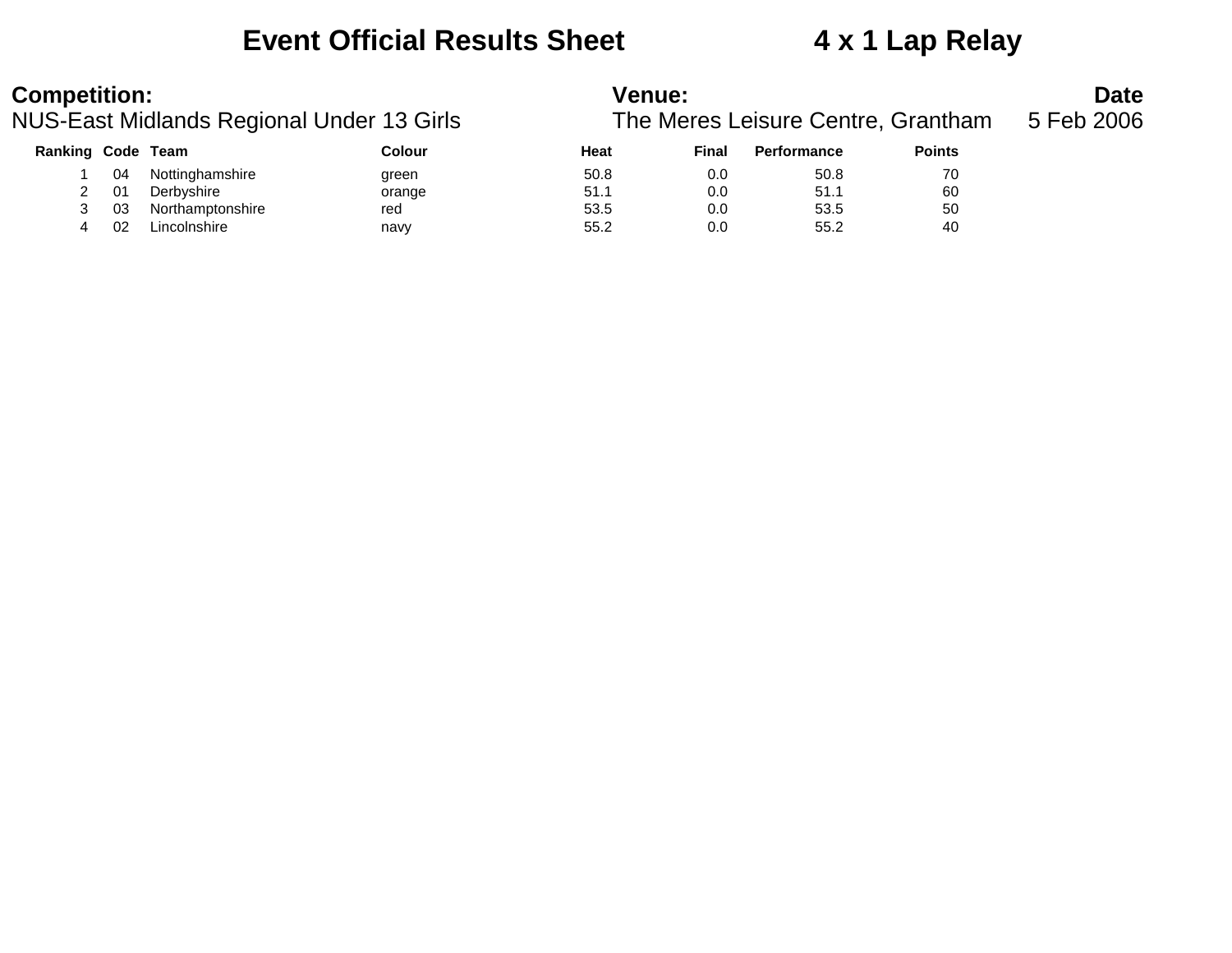### **Event Official Results Sheet 4 x 2 Lap Relay**

| <b>Competition:</b>      |    | NUS-East Midlands Regional Under 13 Girls |        | <b>Venue:</b> |       | The Meres Leisure Centre, Grantham |               | <b>Date</b><br>5 Feb 2006 |
|--------------------------|----|-------------------------------------------|--------|---------------|-------|------------------------------------|---------------|---------------------------|
| <b>Ranking Code Team</b> |    |                                           | Colour | Heat          | Final | <b>Performance</b>                 | <b>Points</b> |                           |
|                          | 01 | Derbyshire                                | orange | 1:39.7        | 0.0   | 1:39.7                             | 70            |                           |
|                          | 03 | Northamptonshire                          | red    | 1:42.3        | 0.0   | 1:42.3                             | 60            |                           |
| 3                        | 04 | Nottinghamshire                           | green  | 1:43.0        | 0.0   | 1:43.0                             | 50            |                           |
| 4                        | 02 | Lincolnshire                              | navy   | 1:46.2        | 0.0   | 1:46.2                             | 40            |                           |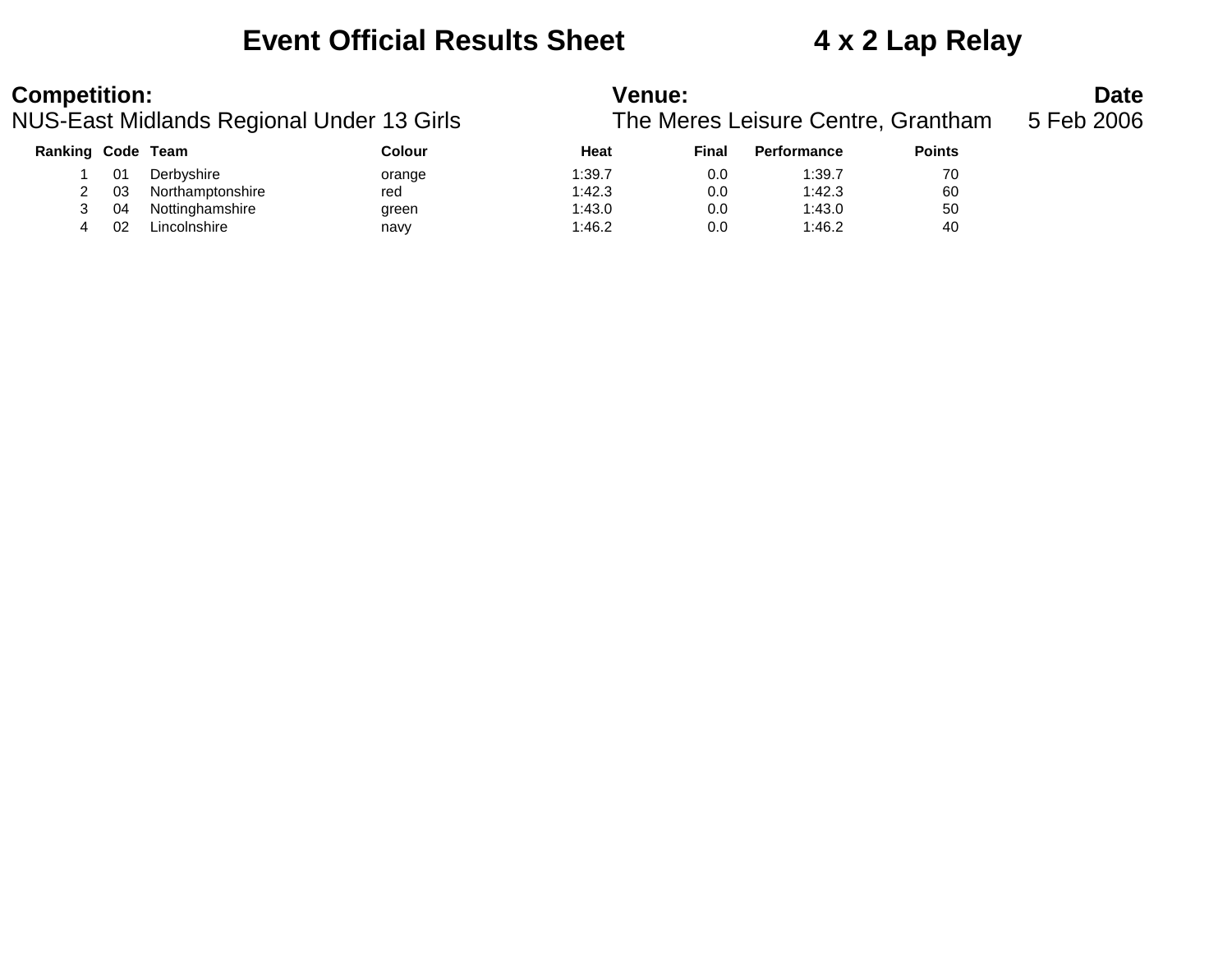### Results Sheet **High Jump**

| <b>Competition:</b>                       | Venue:                                        | <b>Date</b> |
|-------------------------------------------|-----------------------------------------------|-------------|
| NUS-East Midlands Regional Under 13 Girls | The Meres Leisure Centre, Grantham 5 Feb 2006 |             |

|         | Ranking          | Team             |        | Colour            |                     | <b>Points</b> |             |               |
|---------|------------------|------------------|--------|-------------------|---------------------|---------------|-------------|---------------|
|         |                  | Nottinghamshire  |        | green             |                     | 52            |             |               |
| 2       |                  | Lincolnshire     |        | navy              |                     | 51            |             |               |
| 3       |                  | Northamptonshire |        | red               |                     | 26            |             |               |
| 4       |                  | Derbyshire       |        | orange            |                     | 21            |             |               |
| Ranking | Team             |                  | Colour | <b>BibNo Name</b> |                     |               | <b>Best</b> | <b>Points</b> |
|         | Lincolnshire     |                  | navy   |                   | 16 Sophie Carley    |               | 1.38        | 30            |
|         | Nottinghamshire  |                  | green  |                   | 48 Chloe Elphick    |               | 1.35        | 28            |
| 3       | Northamptonshire |                  | red    |                   | 31 Amy Daniels      |               | 1.30        | 26            |
| 4       | Nottinghamshire  |                  | green  |                   | 42 Rosie Eccles     |               | 1.25        | 24            |
| $5=$    | Derbyshire       |                  | orange |                   | 5 Jessica Riley     |               | 1.15        | 21            |
| $5=$    | Lincolnshire     |                  | navy   |                   | 14 Chelsea Brockett |               | 1.15        | 21            |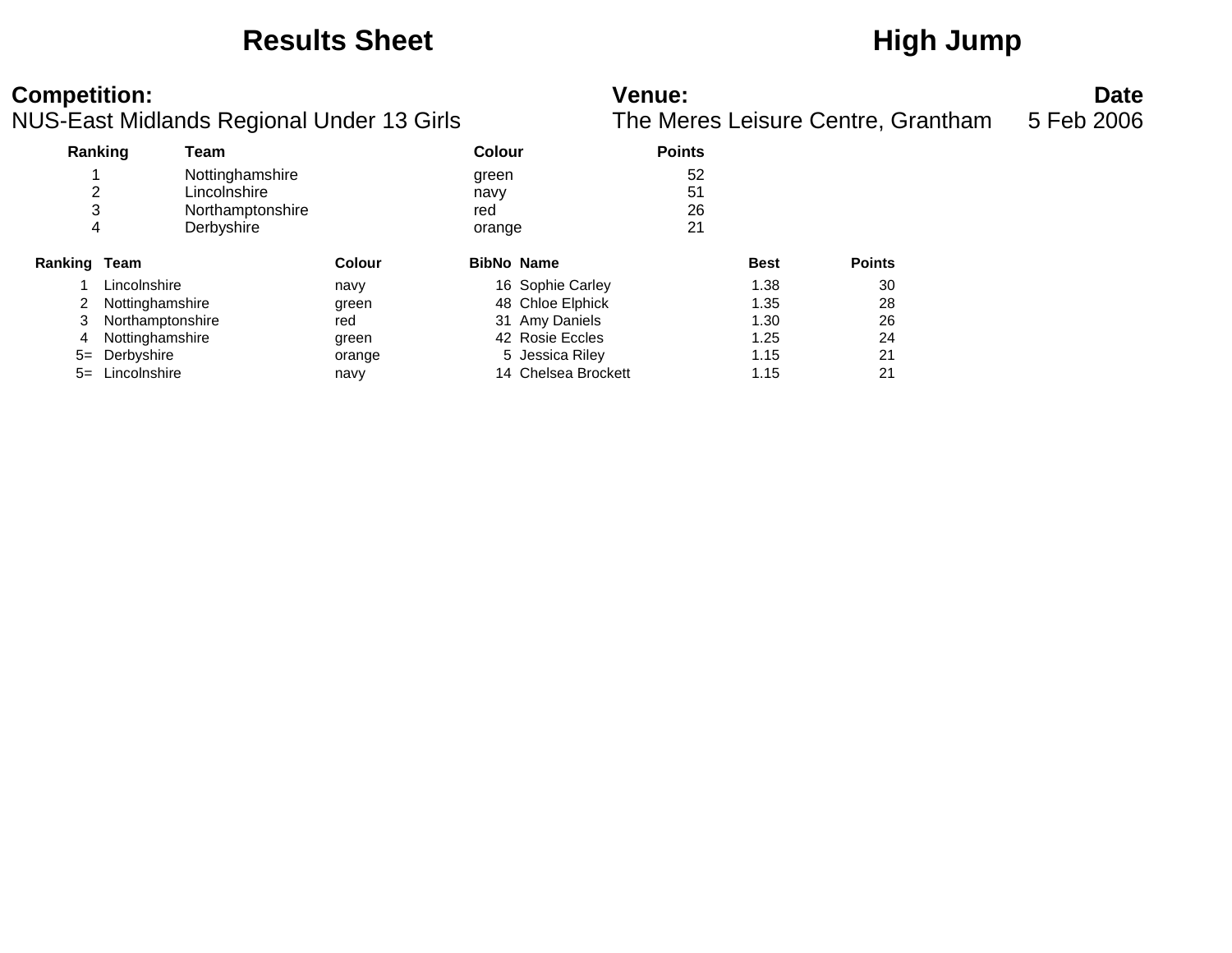### **Results Sheet Shot**

NUS-East Midlands Regional Under 13 Girls

**Competition:**<br>**Date**<br>The Meres Leisure Centre, Grantham 5 Feb 2006<br>The Meres Leisure Centre, Grantham 5 Feb 2006

| Ranking      |                  | Team             |               | <b>Colour</b>     |                      | <b>Points</b> |             |               |
|--------------|------------------|------------------|---------------|-------------------|----------------------|---------------|-------------|---------------|
| $1 =$        |                  | Derbyshire       |               | orange            |                      | 54            |             |               |
| $1 =$        |                  | Nottinghamshire  |               | green             |                      | 54            |             |               |
| 3            |                  | Northamptonshire |               | red               |                      | 42            |             |               |
| 4            |                  | Lincolnshire     |               | navy              |                      | 34            |             |               |
| Ranking Team |                  |                  | <b>Colour</b> | <b>BibNo Name</b> |                      |               | <b>Best</b> | <b>Points</b> |
|              | Nottinghamshire  |                  | green         |                   | 37 Bethany Mitchell  |               | 9.99        | 30            |
| 2            | Derbyshire       |                  | orange        |                   | 7 Yasmin Spencer     |               | 9.94        | 28            |
| 3            | Derbyshire       |                  | orange        |                   | 8 Sian Pentin        |               | 7.37        | 26            |
| 4            | Nottinghamshire  |                  | green         |                   | 47 Lucy Johnson      |               | 7.28        | 24            |
| 5            | Northamptonshire |                  | red           |                   | 33 Nataile Stapleton |               | 7.16        | 22            |
| 6            | Northamptonshire |                  | red           |                   | 34 Emily Galway      |               | 6.65        | 20            |
|              | Lincolnshire     |                  | navy          | 21                | Daisy Wattam         |               | 5.26        | 18            |
| 8            | Lincolnshire     |                  | navy          |                   | 15 Charlotte Buckley |               | 4.77        | 16            |
|              | Lincolnshire     |                  | navy          |                   | 77 Charlotte Cross   |               | 4.75        | 0             |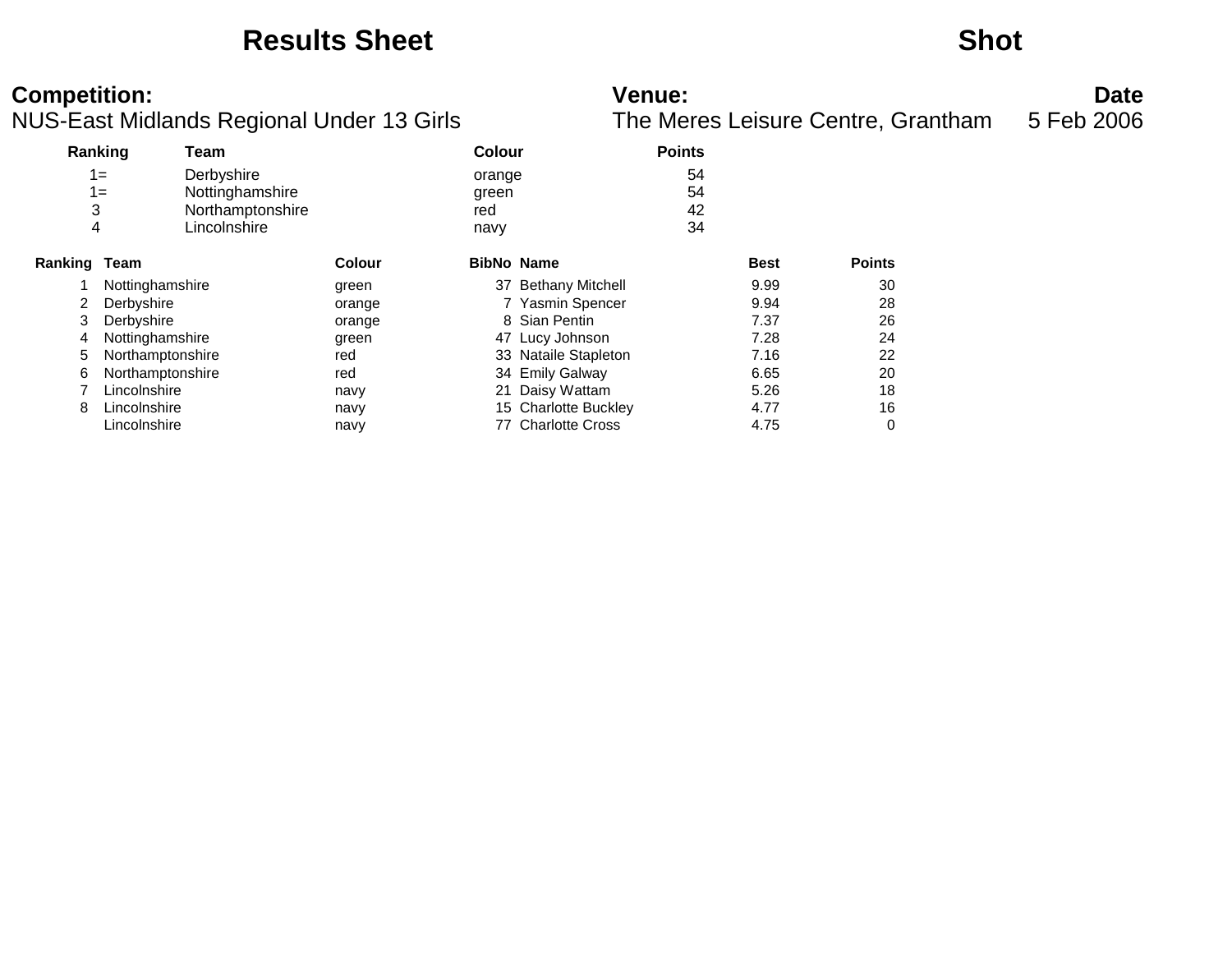### **Results Sheet <b>Speed Bounce Speed Bounce**

NUS-East Midlands Regional Under 13 Girls

| Ranking             |                  | Team             |               | Colour            |                      | <b>Points</b> |       |               |
|---------------------|------------------|------------------|---------------|-------------------|----------------------|---------------|-------|---------------|
|                     |                  | Lincolnshire     |               | navy              |                      | 54            |       |               |
| 2                   |                  | Nottinghamshire  |               | green             |                      | 50            |       |               |
| 3                   |                  | Derbyshire       |               | orange            |                      | 41            |       |               |
| 4                   |                  | Northamptonshire |               | red               |                      | 39            |       |               |
| <b>Ranking Team</b> |                  |                  | <b>Colour</b> | <b>BibNo Name</b> |                      |               | Total | <b>Points</b> |
|                     | Nottinghamshire  |                  | green         |                   | 41 Sarah Willet      |               | 82    | 30            |
| 2                   | Lincolnshire     |                  | navy          |                   | 20 Charlotte Taylor  |               | 78    | 28            |
| 3                   | Lincolnshire     |                  | navy          |                   | 18 Victoria Hampton  |               | 72    | 26            |
| $4=$                | Derbyshire       |                  | orange        |                   | 9 Marie Evans        |               | 71    | 23            |
| $4=$                | Northamptonshire |                  | red           |                   | 30 Rebecca Bowyer    |               | 71    | 23            |
| 6                   | Nottinghamshire  |                  | green         |                   | 39 Chloe Bradley     |               | 70    | 20            |
|                     | Derbyshire       |                  | orange        | 11                | Evie Whittaker       |               | 67    | 18            |
| 8                   | Northamptonshire |                  | red           |                   | 27 Charlotte Bowling |               | 66    | 16            |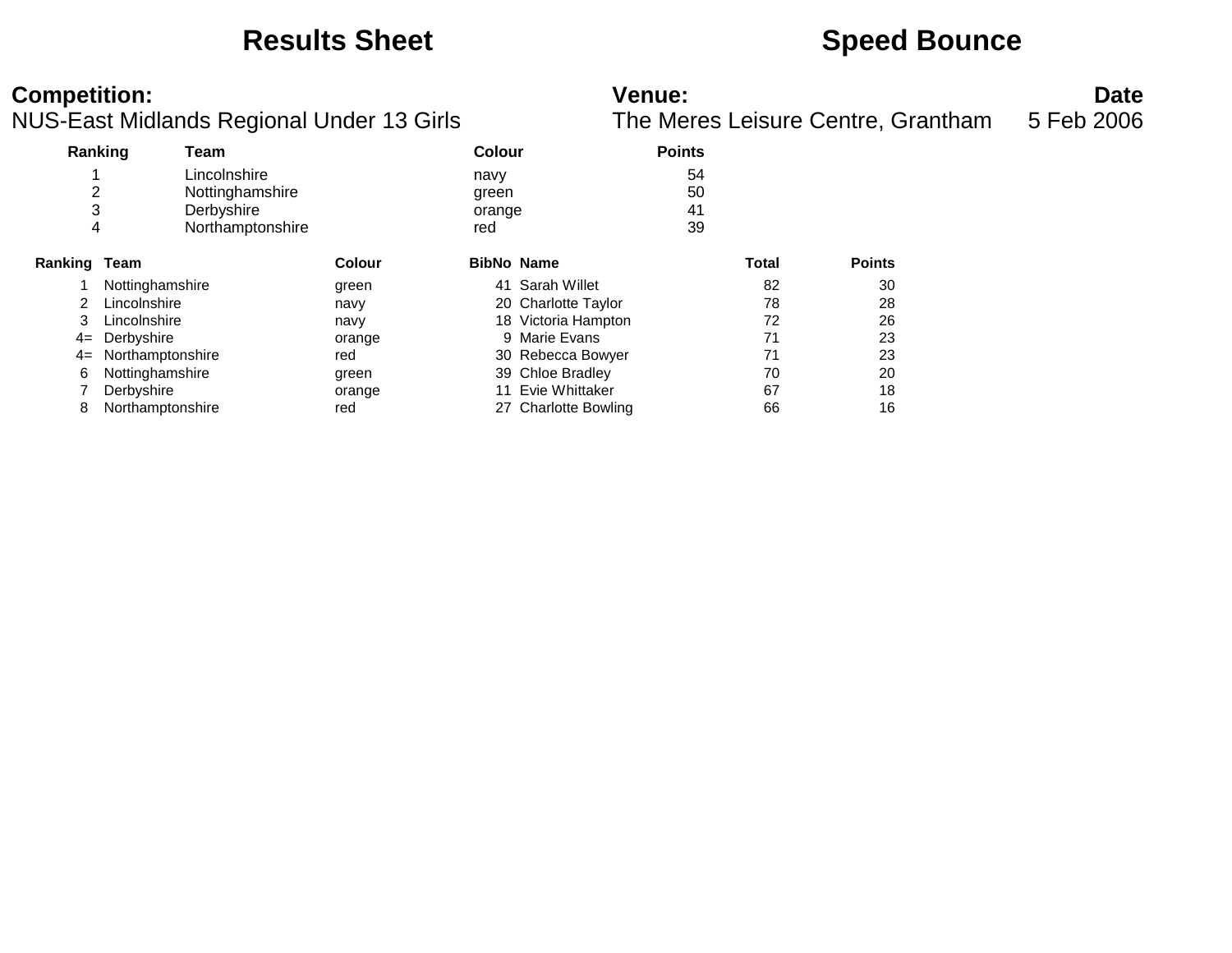### **Results Sheet Standing Long Jump**

**Competition: Date**<br>**Reference: Date**<br>**Reference: Date**<br>**The Meres Leisure Centre, Grantham** 5 Feb 2006 NUS-East Midlands Regional Under 13 Girls The Meres Leisure Centre, Grantham 5 Feb 2006

|                     | Ranking          | Team             |        | Colour            |                        | <b>Points</b> |             |               |
|---------------------|------------------|------------------|--------|-------------------|------------------------|---------------|-------------|---------------|
|                     |                  | Derbyshire       |        | orange            |                        | 58            |             |               |
| 2                   |                  | Nottinghamshire  |        | green             |                        | 48            |             |               |
| 3                   |                  | Northamptonshire |        | red               |                        | 42            |             |               |
| 4                   |                  | Lincolnshire     |        | navy              |                        | 36            |             |               |
| <b>Ranking Team</b> |                  |                  | Colour | <b>BibNo Name</b> |                        |               | <b>Best</b> | <b>Points</b> |
|                     | Derbyshire       |                  | orange |                   | 4 Sarah Tomlinson      |               | 2.42        | 30            |
| 2                   | Derbyshire       |                  | orange |                   | 6 Paige Collins        |               | 2.14        | 28            |
| 3                   | Nottinghamshire  |                  | green  |                   | 45 Christie Childs     |               | 2.06        | 26            |
| 4                   | Northamptonshire |                  | red    |                   | 28 Katie Rowe          |               | 2.04        | 24            |
| 5                   | Nottinghamshire  |                  | green  |                   | 40 Emma Coldwell Jones |               | 1.96        | 22            |
| 6                   | Lincolnshire     |                  | navy   |                   | 19 Shannon Phillips    |               | 1.84        | 20            |
|                     | Northamptonshire |                  | red    |                   | 32 Beth Horsley        |               | 1.80        | 18            |
| 8                   | Lincolnshire     |                  | navy   |                   | 13 Jade Bennett        |               | 1.74        | 16            |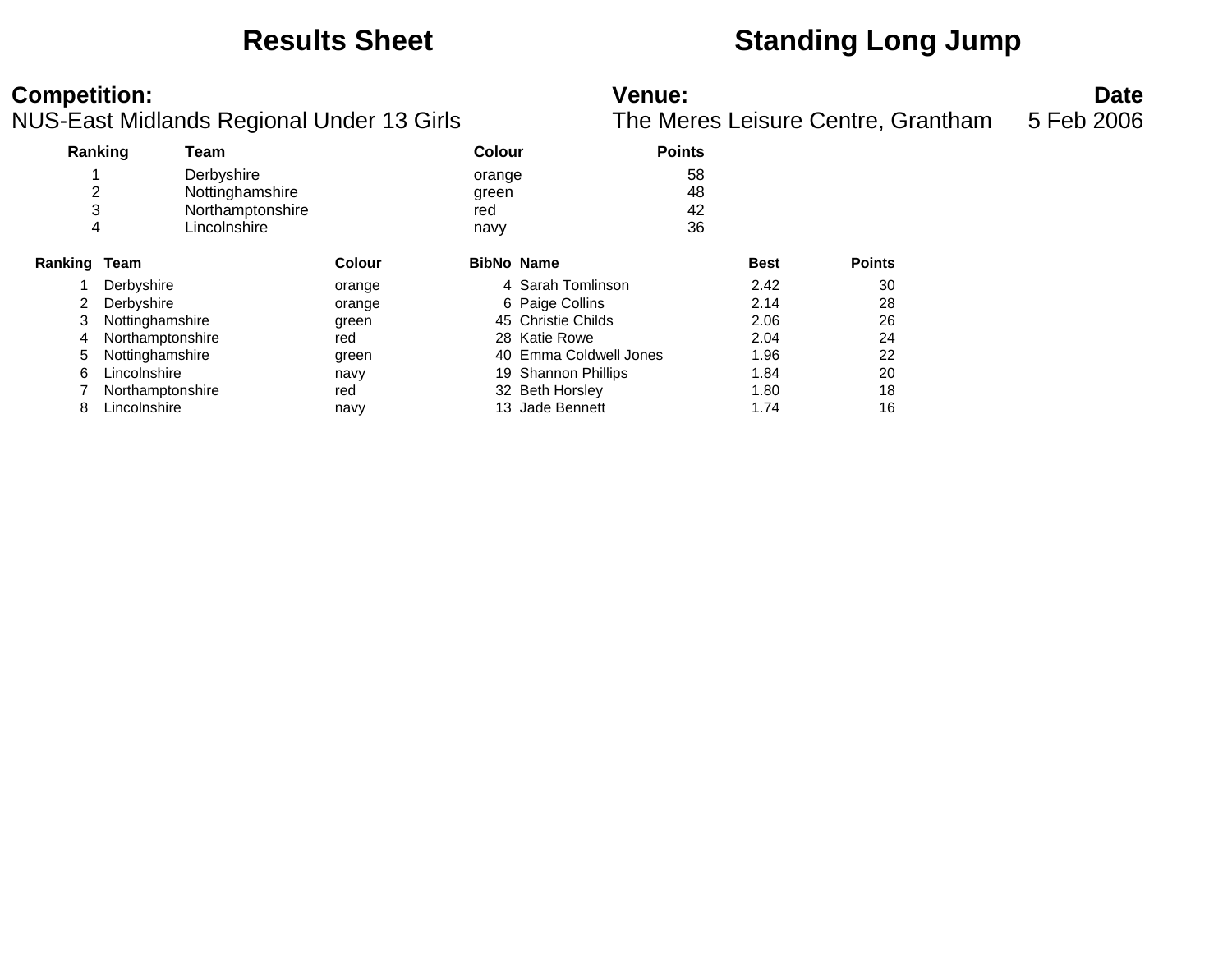### **Results Sheet Standing Triple Jump**

**Competition: Date**<br>**NUS-East Midlands Regional Under 13 Girls Date**<br>**The Meres Leisure Centre, Grantham** 5 Feb 2006 NUS-East Midlands Regional Under 13 Girls The Meres Leisure Centre, Grantham 5 Feb 2006

| Ranking             |                  | Team             |               | <b>Colour</b>     |                        | <b>Points</b> |             |               |
|---------------------|------------------|------------------|---------------|-------------------|------------------------|---------------|-------------|---------------|
|                     | $1 =$            | Derbyshire       |               | orange            |                        | 54            |             |               |
|                     | $1 =$            | Nottinghamshire  |               | green             |                        | 54            |             |               |
| 3                   |                  | Northamptonshire |               | red               |                        | 42            |             |               |
| 4                   |                  | Lincolnshire     |               | navy              |                        | 34            |             |               |
| <b>Ranking Team</b> |                  |                  | <b>Colour</b> | <b>BibNo Name</b> |                        |               | <b>Best</b> | <b>Points</b> |
|                     | Derbyshire       |                  | orange        |                   | 2 Natasha Illingsworth |               | 6.44        | 30            |
| 2                   | Nottinghamshire  |                  | green         |                   | 43 Beth Mortin         |               | 6.18        | 28            |
| 3                   | Nottinghamshire  |                  | green         |                   | 44 Alice Hillyer       |               | 6.06        | 26            |
| 4                   | Derbyshire       |                  | orange        |                   | <b>Emily Fisher</b>    |               | 5.94        | 24            |
| 5                   | Northamptonshire |                  | red           |                   | 25 Rebecca Taylor      |               | 5.42        | 22            |
| 6                   | Northamptonshire |                  | red           |                   | 26 Laura Bland         |               | 5.06        | 20            |
|                     | Lincolnshire     |                  | navy          | 17                | Deaanna Davey          |               | 4.94        | 18            |
| 8                   | Lincolnshire     |                  | navy          |                   | 22 Kelly Touboulidis   |               | 4.46        | 16            |